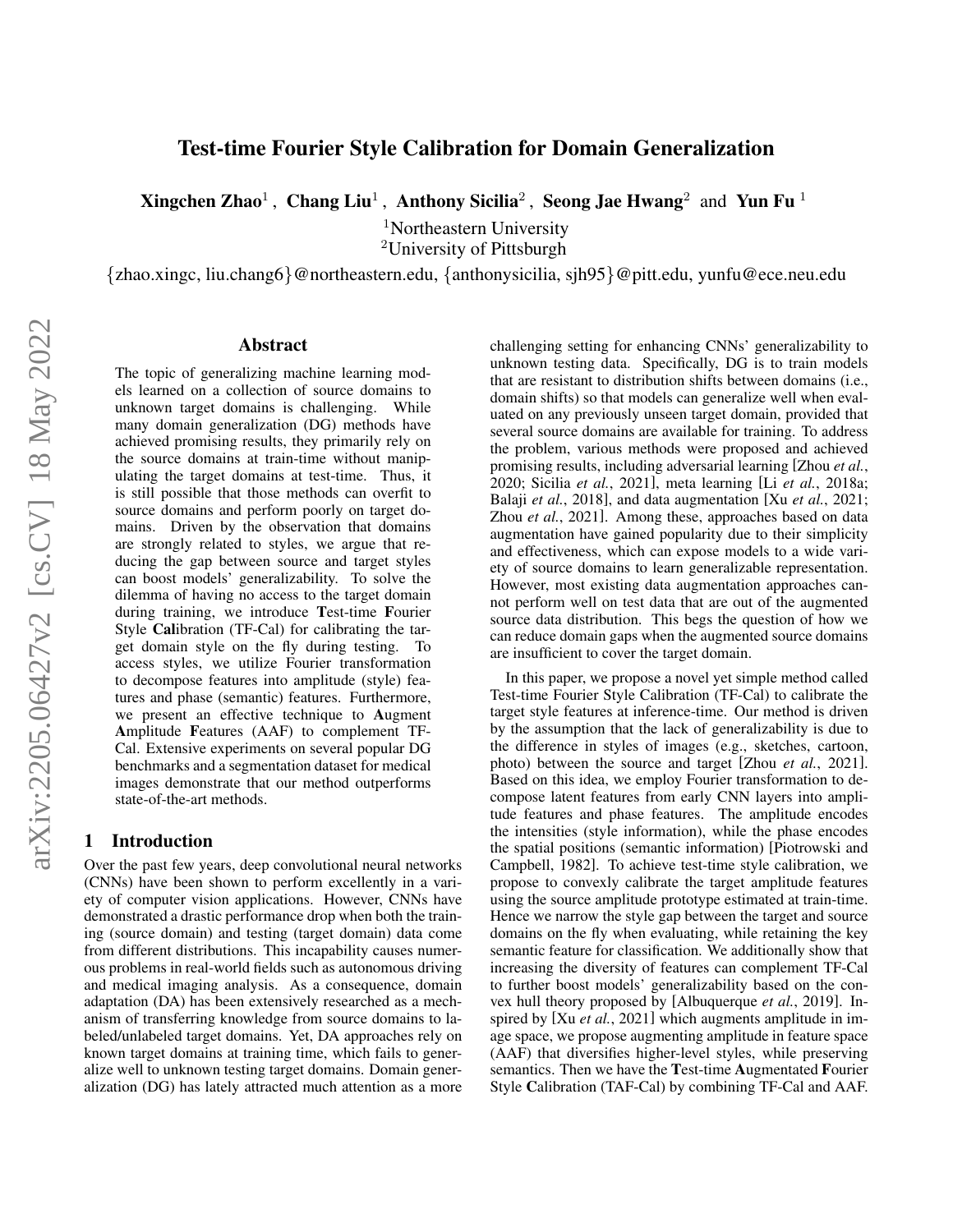Moreover, our algorithm does not require domain labels, allowing for more data collection flexibility.

The proposed work is evaluated on multiple DG benchmarks with different backbones on image classification and medical image segmentation. Through extensive experiments, we demonstrate that our method significantly improves the generalizability of CNNs and outperforms multiple state-of-the-art methods. We also show that TF-Cal is useful in conjunction with augmentation techniques. Finally, we present qualitative analysis and quantitative ablation studies to verify the effectiveness of our method.

## 2 Related Work

#### 2.1 Domain Generalization

DG works in recent years can be roughly categorized into: domain-invariant learning, meta-learning and data augmentation approaches.

Domain-invariant learning aims to map input data to features that are invariant to source domain shift in order to be resilient to unseen target domain shift. The domain adversarial neural network (DANN) [Ganin *et al.*[, 2016\]](#page-6-8), which was originally developed for DA, consists of a domain classifier trained to discriminate between the source and target distributions, and a feature extractor trained to learn features that are not only beneficial for the task (e.g., classifcation) but also capable of confusing the domain classifier. [\[Albuquerque](#page-6-7) *et al.*[, 2019;](#page-6-7) Sicilia *et al.*[, 2021\]](#page-6-1) leverage the DANN to align the representation of source domains to learn the domain invariance in DG. [Li *et al.*[, 2018b\]](#page-6-9) propose to use Maximum Mean Discrepancy with adversarial autoencoder to align domain distributions, mapping the aligned distribution to a prior distribution adversarially. Another line of works focus on minimizing contrastive loss to learn domain-invariant representation. MASF [Dou *et al.*[, 2019\]](#page-6-10) minimizes contrastive losses with positive pair of same class and negative pair of different class.

Meta-learning based approach MLDG [Li *et al.*[, 2018a\]](#page-6-2) simulates domain shift by dividing data from multiple sources into meta-train and meta-test sets. [Balaji *et al.*[, 2018\]](#page-6-3) propose a meta-regularizer learned to be robust to domain shift by meta-learning. [Dou *et al.*[, 2019\]](#page-6-10) regularize semantic structure of features while optimizing models by metalearning. While meta-learning methods can simulate the domain shift during training by dividing source domains to meta-train and meta-test sets, it is still likely that the simulated domain shift cannot cover the target domain shift.

Data augmentation method is most related to our work, attempting to augment the training images or features to enhance the generalization performance on unseen data. [\[Zhou](#page-6-5) *et al.*[, 2021\]](#page-6-5) probabilistically mix the instance statistics of training features. [Xu *et al.*[, 2021\]](#page-6-4) propose to augment amplitude of images with a regularization to form consistency between original and augmented images. To generate diverse novel training images, [Zhou *et al.*[, 2020\]](#page-6-0) design an image generation network with domain-adversarial training plus optimal transport based metrics. A concurrent work [\[Zhang](#page-6-11) *et al.*[, 2021\]](#page-6-11) has a similar motivation as ours to augment/modify target data during evaluation, developing a multi-view regualizeried meta-learning that encourages test-time augmentation with multi-view. Although these methods achieve favorable results on unseen targets, they might fail when the augmented source cannot cover the unseen target. Our method mitigates this issue by calibrating the target with a source prototype, allowing the calibrated target to be covered by the source.

## 3 Methodology

### 3.1 Problem Definition

We define  $X$  and  $Y$  as the input and label space. Given K source domains  $\mathcal{D}_s = \left\{ D_s^1, \overline{D}_s^2, \dots, D_s^K \right\}$   $(\overline{1} \leq i \leq K)$  that are available at train-time, we indicate that each  $D_s^i$  contains N input and label pairs  $(x_j, y_j)_{j=1}^{N_i}$  where  $x \in \mathcal{X}, y \in \mathcal{Y}$  and  $N_i$  is the number of inputs in the source domain  $D_s^i$ . The goal of DG is to train a function learned from data of  $\mathcal{D}_s$  to perform well on an unseen target domain  $\mathcal{D}_t$  which share the same label space  $\mathcal Y$  as  $\mathcal D_s$ . The function can be defined as  $R_{\theta,\sigma} =$  $T_{\sigma} \circ F_{\theta}$ , where  $T_{\sigma}$  is a task-specific network parameterized by  $\sigma$  and  $F_{\theta} = \{F_{\theta}^1, F_{\theta}^2, \dots, F_{\theta}^L\}$   $(1 \le i \le L)$  which is a feature encoder with L layers parameterized by  $\theta$ .

#### 3.2 Background

To reduce the domain shift, we need to first understand the difference between two distributions which are measured by H-divergence proposed by [\[Ben-David](#page-6-12) *et al.*, 2009]:

$$
d_{\mathcal{H}}(\mathcal{D}_s, \mathcal{D}_t) = 2 \sup_{h \in \mathcal{H}} |\text{Pr}_{x \sim \mathcal{D}_s}[h(x) = 1] - \text{Pr}_{x \sim \mathcal{D}_t}[h(x) = 1]|
$$
\n(1)

where classifier  $h : \mathcal{X} \to \{0, 1\}$ . Following that, [\[Albu](#page-6-7)[querque](#page-6-7) *et al.*, 2019] defines the convex hull  $\Lambda_s$  of  $\mathcal{D}_s$  that is a set of mixture of source domain distributions:

$$
\Lambda_s = \left\{ \sum_{i=1}^K \pi_i \mathcal{D}_s^i \mid \pi \in \Delta_{K-1} \right\} \tag{2}
$$

where the  $\pi$  represents non-negative coefficient in the  $(K -$ 1)-dimensional simplex  $\Delta_{K-1}$ . Then, an ideal case  $\bar{\mathcal{D}}_t \in \Lambda_s$ is assumed that the ideal target  $\bar{\mathcal{D}}_t$  lies in the source domain convex hull  $\Lambda_s$ . Under this assumption, the risk  $\epsilon_t(h)$  on the target domain is upper-bounded [\[Albuquerque](#page-6-7) *et al.*, 2019] by:

$$
\epsilon_t(h) \le \sum_{i=1}^K \pi_i \epsilon_s^i(h) + \gamma + \zeta \tag{3}
$$

<span id="page-1-0"></span>where, on the right hand side, the first term corresponds to the risks over all source domains, and the second term  $\gamma$  =  $d_{\mathcal{H} \Delta \mathcal{H}}(\bar{\mathcal{D}}_t, D_t)$  is the H-divergence between the ideal target  $\overline{\mathcal{D}_t}$  and the real target  $D_t$ , and the third term  $\zeta = \sup_{D'_s, D''_s \in \Lambda_s} d_{\mathcal{H} \Delta \mathcal{H}} (D'_s, \bar{D}''_s)$  which is the largest  $\mathcal{H}$ divergence between any pair of source domains.  $H\Delta H$  corresponds to  $\{h(x) \oplus h'(x) \mid h, h' \in \mathcal{H}\}\$ . The first term can be minimized by empirical risk minimization (ERM), and the second term is hard to minimized due to having no access to the target domain at training, and the third term can be minimized by removing the source domain-discrimintive information which is the style information in the context of this paper. According to [Cha *et al.*[, 2021\]](#page-6-13), ERM is a strong baseline to learn source domain invariance compared to other methods such as DANN [Ganin *et al.*[, 2016\]](#page-6-8).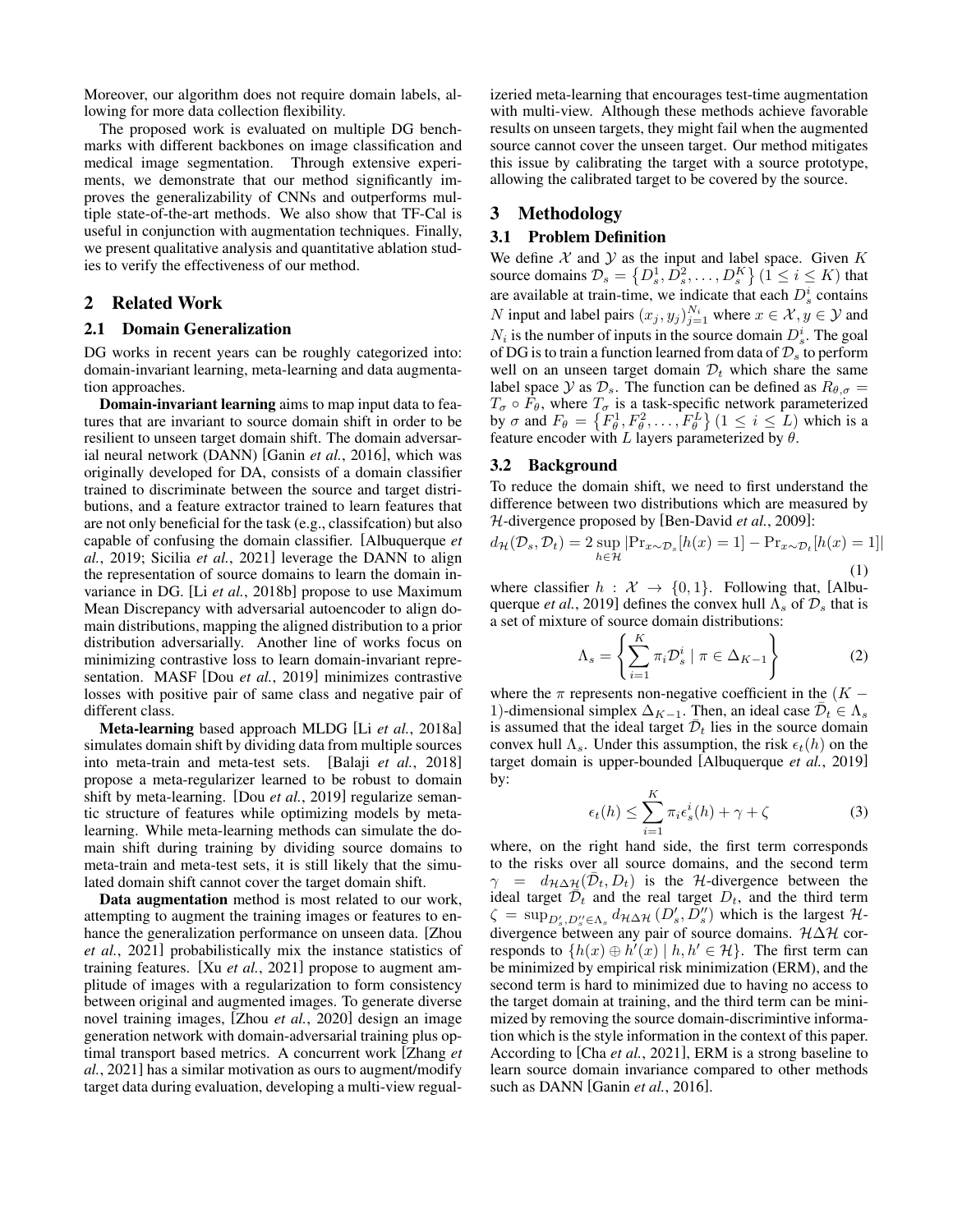<span id="page-2-0"></span>

Figure 1: Our method's overview. The overall pipeline is illustrated in (a). The images are fed into the feature extractor, and the early layer' features are then decomposed into amplitude and phase features. We then augment the amplitude (AAF). Following that, the model uses TF-Cal to calibrate the amplitude features. Next, the modified amplitude with the unmodified phase are inversed into the spatial domain. Note that the AAF is only used at train-time. Remark: For visualization purpose, we reconstruct the amplitude and phase with a constant to the spatial domain. (b) illustrates TF-Cal, where solid circles represent the original source and dashed circles represent the augmented source.

#### 3.3 Motivation

As the Eq.[\(3\)](#page-1-0) states, a model can achieve acceptable performance on the target domain by using ERM to train on the source domains when the ideal target domain  $\bar{\mathcal{D}}_t$  is assumed to be covered by source convex hull  $\Lambda_s$ . However, in reality, this assumption typically does not hold. This is the reason why domain-adversarial based methods [Zhou *et al.*[, 2020;](#page-6-0) [Albuquerque](#page-6-7) *et al.*, 2019] may fail in DG as they only reduce source divergence. Therefore, augmenting images or features of source domains can possibly extend the  $\Lambda_s$  (i.e.,  $\gamma \to 0$ ), which motivating a variety of works [Zhou *et al.*[, 2021;](#page-6-5) Sicilia *et al.*[, 2021\]](#page-6-1) to diversify training data. Still, as illustraed in Fig[.1b](#page-2-0), it is likely that the augmented source distributions (dashed circles) may not accurately reflect the previously unseen target domain (red rhombi). This difficulty arises mostly due to the absence of target data during training. Instead of extending  $\Lambda_s$  arbitrarily, we aim to pull  $D_t$ closer to  $\bar{D}_t$  with the help from source data.

Therefore, it motivates us to calibrate the target features at test-time based on what a model learned from source features. By doing so, we pull the target closer to the source convex hull  $\Lambda_s$ , and reduce the difference between  $D_t$  and  $\bar{D}_t$ . To further encourage the reduction in source-target divergence, we augment the source features to expand the convex hull.

#### 3.4 Method Overview

Our method TF-Cal is to calibrate style features. To this end, we use Fourier transformation to decompose features into phase features that contain semantics and amplitude features that contain styles. Then we let a model to learn with a style calibrating function  $C$  (TF-Cal) for reducing the gap between the target domain and source domains prototype. We further introduce an augmenting function  $A$  (AAF) for expanding the source convex hull by diversifying style features. The model then is trained in a two-stage manner: in the early stage, we train the model with AAF to learn a great diversity of style features, and in the late stage, we train the model with both AAF and TF-Cal (i.e., TAF-Cal) that uses the estimated source prototype from diverse styles. During testing, we leverage the learned  $C$  to calibrate target styles. Our method is easy to implement as a plug-and-play module without adding any additional network. The overall pipeline is illustrated in Fig[.1a](#page-2-0) and TF-Cal is illustrated in Fig[.1b](#page-2-0), and the detail of the method will be explained as follows.

### 3.5 Fourier Transformation of Features

Given a latent feature tensor  $z^i = F^i(z^{i-1})$  with  $z^i \in$  $\mathbb{R}^{N\times C\times H\times W}$  computed from *i*-th layer of the feature extractor, we want to extract style information from the feature. In our implementation, we choose the early layers since they can extract style information well [Zhou *et al.*[, 2021\]](#page-6-5). Fourier transformation  $\mathcal{F}(\mathbf{z}^i)$ , which can be implemented using Fast Fourier transformation (FFT) [\[Nussbaumer, 1982\]](#page-6-14), is able to decompose the feature  $z^i$  into the phase spectrum  $\mathcal{PH}(\mathbf{z}^i)$  encoding the spatial information and amplitude spectrum  $\mathcal{AM}(\mathbf{z}^i)$  encoding the intensity information. As illustrated in Fig[.1,](#page-2-0) the amplitude component of the horse features depicts the intensity of texture, while phase component preserves the shape of object. Thus, it is natural to associate the amplitude with styles and the phase with semantics. Since our method only modifies the amplitude, the semantic information in the phase will not be affected.

The Fourier transformation  $\mathcal{F}(\mathbf{z}^i)$  is done on each channel  $C$  of  $\mathbf{z}^i$ :

$$
\mathcal{F}(\mathbf{z}^{i})(m,n) = \sum_{h=0}^{H-1} \sum_{w=0}^{W-1} \mathbf{z}^{i}(h,w) e^{-j2\pi} \left(m\frac{h}{H} + n\frac{w}{W}\right)
$$
\n(4)

where  $\mathcal{F}(\mathbf{z}^i)(m,n)$  represents the value of the features in the frequency space corresponding to the coordinates  $m$  and  $n$ . With  $F$ , we can retrieve the amplitude and phase features with real Re and imaginary Im parts:

$$
\mathcal{PH}(\mathbf{z}^i) = \arctan \frac{\text{Im}(\mathcal{F}(\mathbf{z}^i)(m, n))}{\text{Re}(\mathcal{F}(\mathbf{z}^i)(m, n))}
$$

$$
\mathcal{AM}(\mathbf{z}^i) = \sqrt{\text{Im}(\mathcal{F}(\mathbf{z}^i)(m, n))^2 + \text{Re}(\mathcal{F}(\mathbf{z}^i)(m, n))^2}
$$
(5)

To reconstruct phase and amplitude spectrum features back into the spatial feature space, we can use the inverse Fourier Transformation  $\mathcal{F}^{-1}(\mathcal{AM}(\mathbf{z}^i), \mathcal{PH}(\mathbf{z}^i)) = \mathbf{z}^i$ .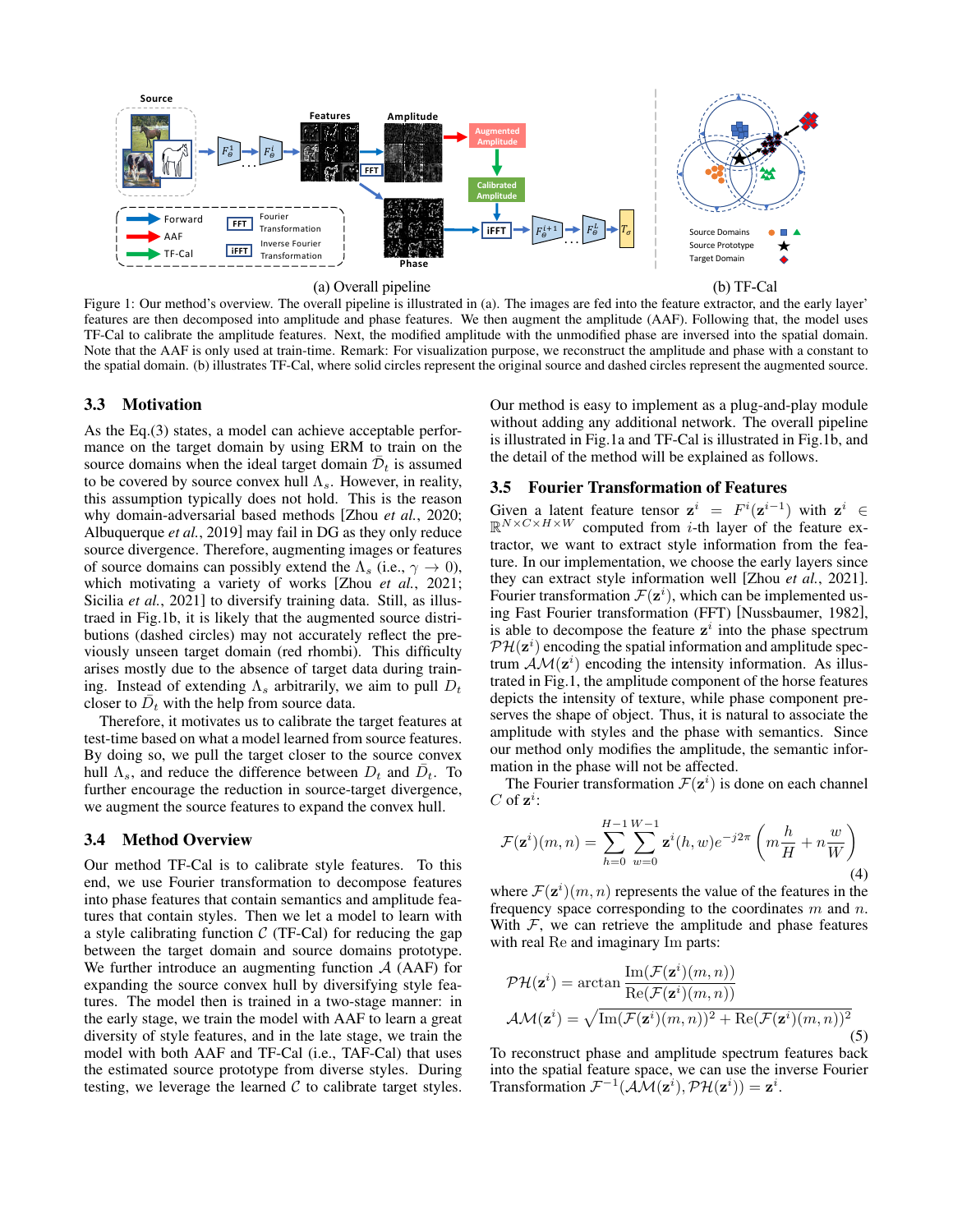## 3.6 Test-time Fourier Style Calibration

#### Estimating Source Prototype

The first step in our algorithm TF-Cal is to estimate the source domain prototype  $\mathbf{P} \mathbf{t}_s \in \mathbb{R}^{1 \times C \times H \times W}$  that will be used for the calibrating function C. The  $Pt_s$  can be estimated by taking the average over the amplitude features of all data points  $N_D$  from source domains along the batch dimension:

$$
\mathbf{Pt}_s = \frac{1}{N_D} \sum_{n=0}^{N_D - 1} \mathcal{AM}(\mathbf{z}_s^i)
$$
 (6)

Since the  $Pt<sub>s</sub>$  is estimated via all training samples, it will be a proper representation of the centroid of source styles. We leverage  $Pt_s$  as the anchor to pull a style closer to the source convex hull  $\Lambda_s$ . In practice, we store the  $\mathcal{AM}(\mathbf{z}_s^i)$  from each mini-batch in a memory bank, and compute the mean of all amplitude features from the bank at the end of one epoch. We will verify calibrating style with source prototype instead of a random prototype in the ablation studies section.

#### Training with the Style Calibrating Function

The TF-Cal is proposed to reduce the divergence between source and target styles during testing. We need to first train a model with a calibrating function  $C$  with the input of the source prototype  $Pt<sub>s</sub>$  and source amplitude features  $AM(\mathbf{z}_s^i)$ . Therefore, we let the model's parameters be associated with the source prototype that is the common information shared by the target and source styles. The  $\mathcal C$  is used to train the model by linearly interpolating between  $\mathcal{AM}(\mathbf{z}_s^i)$ and the  $Pt_s$ :

<span id="page-3-0"></span>
$$
\mathcal{C}(\mathbf{Pt}_s, \mathcal{AM}(\mathbf{z}_s^i)) = \eta \mathbf{Pt}_s + (1 - \eta)\mathcal{AM}(\mathbf{z}_s^i)
$$
 (7)

where  $\eta$  is the hyperparameter to control the strength of calibration. The calibrating function  $C$  is activated with a probability  $p_{cal}$  during training. Before the training is finished, we store the source prototype  $\mathbf{Pt}_s$  from the final epoch for the usage of calibrating target style at test-time.

### Calibrating the Target Style on the Fly

During the evaluation, we leverage the  $C$  function to calibrate the target style  $AM(\mathbf{z}_t^i)$  with the source prototype  $\mathbf{Pt}_s$ :

$$
\mathcal{C}(\mathbf{Pt}_s, \mathcal{AM}(\mathbf{z}_t^i)) = \tau \mathbf{Pt}_s + (1 - \tau)\mathcal{AM}(\mathbf{z}_t^i)
$$
(8)

where the  $\tau$  is the hyperparamter to control the strength of calibration during testing. The reason for controlling  $\tau$  is that, due to CNNs' inductive biases toward styles [\[Geirhos](#page-6-15) *et al.*[, 2019\]](#page-6-15), target amplitude may contain useful style information for classification. We set the calibration probability  $p_{cal}$  to 1 during testing. Our method requires only one test sample  $\mathbf{z}_t^i \in \mathbb{R}^{1 \times C \times H \times W}$  for calibration which is realistic in practical applications. Through calibration, the target style is pulled closer to the source style, helping the model to achieve a similar performance on target data as it does on source data. The advantage of our method is that we let the target and source styles share the  $Pt<sub>s</sub>$  that is controllable and at hand. Thus, we can offset the source-target divergence with the guidance from the source prototype at test-time. Instead, other DG methods only rely on the source data, hoping to cover the target distribution or learn domain-invariance that overfits to source domains during training.

### 3.7 Augmenting Amplitude Features

As we can see from Eq.[\(7\)](#page-3-0) and Eq.[\(8\)](#page-3-1), the common part of the input is the  $\mathbf{Pt}_s$  and the different part is the amplitude features  $\hat{\mathcal{AM}}(\mathbf{z}_t^i)$  and  $\hat{\mathcal{AM}}(\mathbf{z}_s^i)$ . Therefore, to further boost the generalizability with TF-Cal, we want  $\mathcal{AM}(\mathbf{z}_t^i)$  and  $\mathcal{AM}(\mathbf{z}_s^i)$  to be as similar as possible. An effective way is to augment amplitude in feature space (AAF) hoping to expand the source convex hull  $\Lambda_s$  to decrease the source-target divergence. Therefore, based on the strategy of mixing and swapping amplitude of images [Xu *et al.*[, 2021\]](#page-6-4), we propose to mix and swap amplitude feature pairs  $(\mathcal{AM}(\mathbf{z}_s^i), \mathcal{AM}(\mathbf{z}_s^{i'}))$  randomly from any source domains:

$$
\mathcal{A}(\mathcal{AM}(\mathbf{z}_{s}^{i}), \mathcal{AM}(\mathbf{z}_{s}^{i'})) = \delta \mathcal{AM}(\mathbf{z}_{s}^{i}) + (1 - \delta) \mathcal{AM}(\mathbf{z}_{s}^{i'})
$$
\n(9)

where  $\delta \sim \text{Beta}(\alpha, \alpha)$ . For swapping amplitude between two samples, we set  $\delta$  to 0. Compared to [Xu *et al.*[, 2021\]](#page-6-4) that augment styles in the image space, AAF utilizes higher level style information from features with much more channels, which provides additional statistics for diversifying styles. In our implementation, we choose amplitude features from early layer of feature extractors since they encode style information about the inputs. Our results in the ablation studies demonstrate that augmenting amplitude on feature is better than on image, which empirically verify that AAF helps TF-Cal.

## **Experiments**

#### 4.1 Datasets and Settings

Our method is evaluated on three DG benchmarks: (1) PACS [Li *et al.*[, 2017\]](#page-6-16) is an object recognition dataset that contains 4 different domains (i.e., Photo, Art-Painting, Cartoon, Sketch), including 9,991 images and 7 classes. We follow the train-val split provided by [Li *et al.*[, 2017\]](#page-6-16). The domain shift is primarily contributed by the style difference. (2) Office-Home [\[Venkateswara](#page-6-17) *et al.*, 2017] is an object recognition dataset that contains 4 different domains (i.e., Art, Clipart, Product, Real-World), including 15,550 images and 65 classes. The dataset is split randomly into 90% training set and 10% validation set. The domain shift is primarily contributed by the style and viewpoint differences, with less diversity than PACS. (3) MICCAI WMH Challenge [\[Kuijf](#page-6-18) *et al.*[, 2019\]](#page-6-18) is a medical image segmentation dataset for White Matter Hyperintensity that contains 3 different domains (i.e., Utrecht, Amsterdam, Singapore), including 20 subjects in each domain. For each subject, there are 47 slices in Utrecht and Singapore, and 82 slices in Amsterdam. The domain shift is mainly due to scanner and protocol differences.

<span id="page-3-1"></span>For evaluation, we use the leave-one-domain-out protocol. In other words, the model is trained on source domains, and is evaluated on a held-out target domain. For PACS and OfficeHome, we report the classification accuracy. For WMH Challenge, we report the Dice Similarity Coefficient (DSC) (higher is better). All results are averaged over 3 runs with different random seeds. We use DeepAll as the ERM baseline with no DG mechanisms.

#### 4.2 Implementation Details

(1) For PACS and OfficeHome, we employ the ResNet [\[He](#page-6-19) *et al.*[, 2016\]](#page-6-19) pretrained on the ImageNet as the backbone. The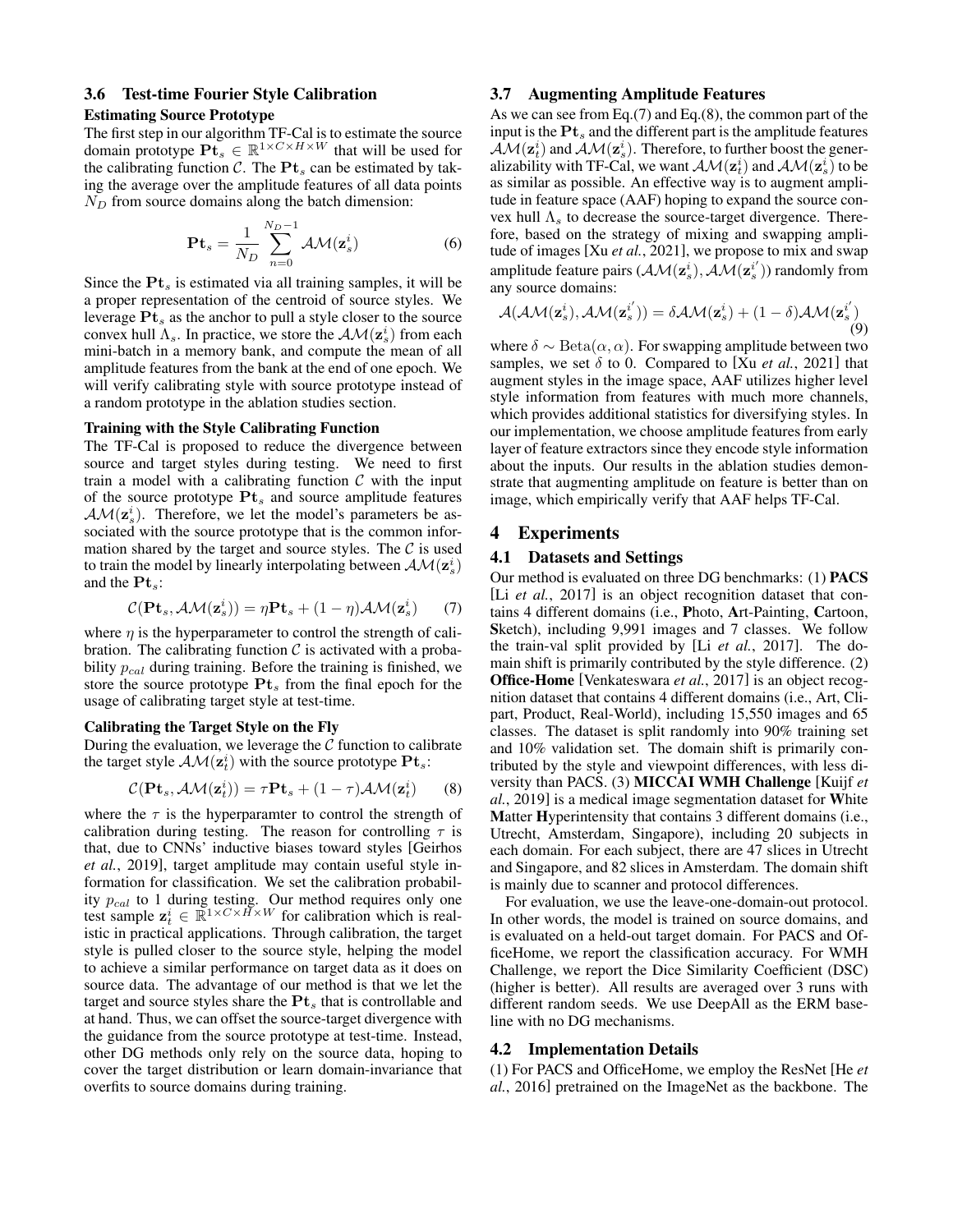networks are trained with the learning rate of 1e-3 for feature extractors, the learning rate of 1e-4 for classifiers, batch size of 64, and epochs of 50. We use the features from the second residual block as the input for AAF and TF-Cal. We adopt the same data augmentation as [\[Matsuura and Harada, 2020\]](#page-6-20). (2) For WMH Challenge, we use the U-Net [\[Ronneberger](#page-6-21) *et al.*[, 2015\]](#page-6-21) trained from scratch as the backbone with the the learning rate of 2e-4, batch size of 30, and epochs of 300. We use the features from the second downsamling layer as the input for our method. We randomly augment each training slices by rotation, scaling, and shearing. All networks are optimized by SGD with weight decay of 5e-4, and all learning rates are decayed by 0.1 after 80% of the epochs. For all experiments: For TF-Cal, we set the calibration strength  $\eta$ and  $\tau$  to 0.5, and set the  $p_{cal}$  to 0.5. For AAF activated with a probability of 0.5, we set  $\delta \sim \text{Beta}(0.2, 0.2)$ . The AAF is applied for all epochs, and TF-Cal is trained after 70% of the epochs.

## 4.3 Evaluation on PACS

From the results in Table [1,](#page-4-0) our method outperforms the SOTA methods on both ResNet-18 and ResNet-50, improving the DeepAll by a large margin, which demonstrates the effectiveness of our method on unseen target domains. In comparison to the meta-learning methods MLDG [Li *[et al.](#page-6-2)*, [2018a\]](#page-6-2) and MASF [Dou *et al.*[, 2019\]](#page-6-10), as well as the domainadversarial method MMLD [\[Matsuura and Harada, 2020\]](#page-6-20), our method clearly outperforms them significantly with simple feature transformations and no additional network. With the advantage of alleviating the overfit to source domains, our method also surpasses data augmentation methods DDAIG [Zhou *et al.*[, 2020\]](#page-6-0) and MixStyle [Zhou *et al.*[, 2021\]](#page-6-5), as well as a more recent method, RSC [\[Huang](#page-6-22) *et al.*, 2020]. FACT [Xu *et al.*[, 2021\]](#page-6-4) is most related to our work in terms of Fourier transformation and augmentation. Still, our method outperforms FACT: (1) TF-Cal can calibrate target style at test time, which solves the problem of training with no knowledge of target domains. (2) AAF can encourage more diverse styles of source domains by providing additional signals in higher-level style information via features from early CNN layers. MVRML [\[Zhang](#page-6-11) *et al.*, 2021] is relevant to our work in terms of test-time augmentation because it relies on augmenting target images with multiple views. Our method beats MVRML since we can calibrate target images with guidance from the source prototype.

## 4.4 Evaluation on Office-Home

As Table [2](#page-4-1) shows, our method has the best performance. For this dataset, we have similar observations and conclusions as the PACS. Our method shows improvement consistently over all target domains. Note that, Clipart has the most style difference compared to other domains. Our method demonstrates its ability to calibrate the target style to offset the sourcetarget shifts, which improves the performance on Clipart by a large margin over the DeepAll.

## 4.5 Evaluation on WMH Challenge

We evaluate our method on the medical image segmentation task, which is important for real-world applications and is of-

<span id="page-4-0"></span>

| <b>Method</b>       | Art   | <b>Cartoon</b> | <b>Photo</b> | Sketch | Avg   |  |  |
|---------------------|-------|----------------|--------------|--------|-------|--|--|
| <b>ResNet-18</b>    |       |                |              |        |       |  |  |
| DeepAll             | 77.95 | 77.92          | 95.68        | 69.56  | 80.28 |  |  |
| <b>MLDG</b> [2017]  | 79.50 | 77.30          | 94.30        | 71.50  | 80.65 |  |  |
| <b>MASF [2019]</b>  | 80.29 | 77.17          | 94.99        | 71.69  | 81.04 |  |  |
| <b>MMLD</b> [2019]  | 81.28 | 77.16          | 96.09        | 72.29  | 81.83 |  |  |
| <b>DDAIG [2020]</b> | 84.20 | 78.10          | 95.30        | 74.70  | 83.08 |  |  |
| MixStyle [2021]     | 84.10 | 78.80          | 96.10        | 75.90  | 83.73 |  |  |
| FACT [2021]         | 85.37 | 78.38          | 95.15        | 79.15  | 84.51 |  |  |
| RSC [2020]          | 83.43 | 80.31          | 95.99        | 80.85  | 85.15 |  |  |
| <b>MVRML</b> [2021] | 84.59 | 79.22          | 95.38        | 83.55  | 85.69 |  |  |
| TAF-Cal (Ours)      | 85.70 | 82.55          | 96.07        | 82.60  | 86.73 |  |  |
| ResNet-50           |       |                |              |        |       |  |  |
| DeepAll             | 84.91 | 78.58          | 97.78        | 73.89  | 83.79 |  |  |
| MASF [2019]         | 82.89 | 80.49          | 95.01        | 72.29  | 82.67 |  |  |
| MVRML [2021]        | 87.36 | 83.12          | 96.41        | 84.11  | 87.75 |  |  |
| RSC [2021]          | 87.89 | 82.16          | 97.92        | 83.35  | 87.83 |  |  |
| FACT [2021]         | 89.63 | 81.77          | 96.75        | 84.46  | 88.15 |  |  |
| TAF-Cal (Ours)      | 90.53 | 84.91          | 97.84        | 83.83  | 89.28 |  |  |

|  |  | Table 1: Evaluation accuracy $(\%)$ on PACS. |  |  |  |
|--|--|----------------------------------------------|--|--|--|
|--|--|----------------------------------------------|--|--|--|

<span id="page-4-1"></span>

| <b>Method</b>       | Art   | <b>Clipart</b> | Product | Real  | Avg   |
|---------------------|-------|----------------|---------|-------|-------|
| DeepAll             | 59.93 | 48.80          | 74.13   | 75.42 | 64.57 |
| RSC [2020]          | 58.42 | 47.90          | 71.63   | 74.54 | 63.12 |
| <b>DDAIG [2020]</b> | 59.20 | 52.30          | 74.60   | 76.00 | 65.53 |
| MixStyle [2021]     | 58.70 | 53.40          | 74.20   | 75.90 | 65.55 |
| <b>MVRML</b> [2021] | 61.44 | 51.16          | 74.72   | 77.72 | 66.26 |
| FACT [2021]         | 60.34 | 54.85          | 74.48   | 76.55 | 66.56 |
| TAF-Cal (Ours)      | 61.52 | 54.98          | 74.87   | 76.97 | 67.09 |

Table 2: Evaluation accuracy (%) on OfficeHome with ResNet-18.

| Method                | Utrecht | Amsterdam | <b>Singapore</b> | Avg   |
|-----------------------|---------|-----------|------------------|-------|
| DeepAll               | 0.183   | 0.619     | 0.781            | 0.528 |
| BigAug [2020]         | 0.534   | 0.691     | 0.711            | 0.645 |
| <b>UDA [2020]</b>     | 0.529   | 0.737     | 0.782            | 0.683 |
| <b>MixDANN</b> [2021] | 0.694   | 0.700     | 0.839            | 0.744 |
| TAF-Cal (Ours)        | 0.736   | 0.732     | 0.860            | 0.776 |

Table 3: Evaluation DSC on WMH Challenge with U-Net.

ten ignored by other DG works. Our method outperforms other related methods: (1) BigAug [Zhang *et al.*[, 2020\]](#page-6-23) applies heavy data augmentation. (2) UDA [Li *et al.*[, 2020\]](#page-6-24) is an unsupervised domain adaptation method. (3) MixDANN [Zhao *et al.*[, 2021\]](#page-6-25) is a method that combines mixup and DANN. We notice that the DeepAll fails to generalize to the Utrecht due to the significant scanner-difference. Our method significantly improves the overall performance of Utrecht by a considerable margin compared to previous methods.

## 4.6 Further Analysis

## Ablation Studies of Different Components

We investigate a thorough ablation studies of different components in our method. With only AAF, our method already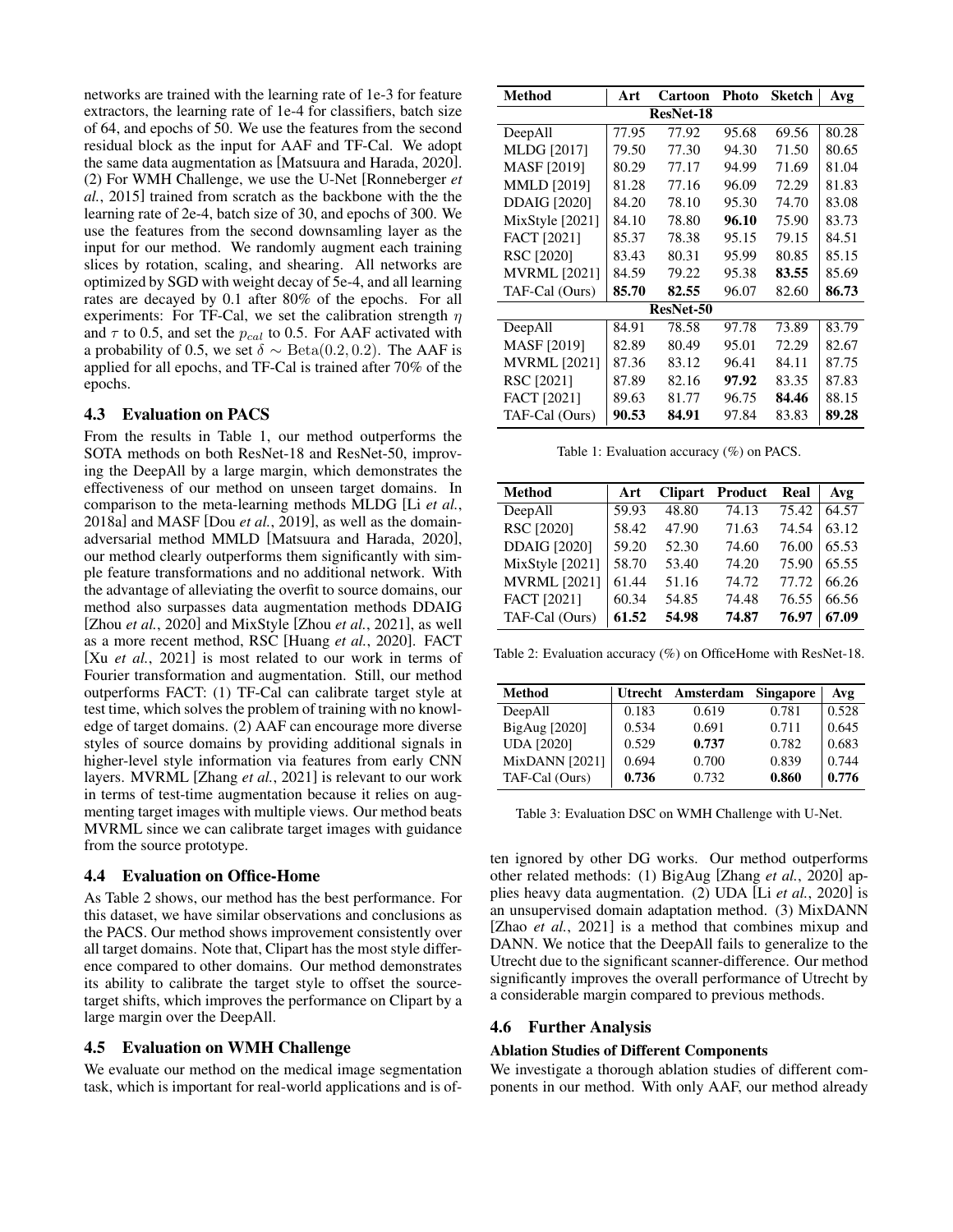| AAF                                   | TF-Cal (Train) | <b>TF-Cal</b> (Test) | Art   | <b>Cartoon</b> | Photo | Sketch | Avg   |
|---------------------------------------|----------------|----------------------|-------|----------------|-------|--------|-------|
|                                       |                |                      | 77.95 | 77.92          | 95.68 | 69.56  | 80.28 |
|                                       |                |                      | 85.35 | 78.63          | 96.23 | 77.58  | 84.45 |
|                                       |                |                      | 80.76 | 77.22          | 96.18 | 69.33  | 80.88 |
|                                       |                | ۰                    | 84.60 | 78.88          | 95.23 | 77.17  | 83.97 |
|                                       |                |                      | 83.31 | 81.23          | 95.63 | 77.45  | 84.41 |
|                                       |                |                      | 85.70 | 82.55          | 96.07 | 82.60  | 86.73 |
| <b>TF-Cal with a Random Prototype</b> |                |                      |       |                |       |        |       |
|                                       |                |                      | 71.43 | 76.32          | 85.69 | 68.95  | 75.60 |
|                                       |                |                      |       |                |       |        |       |

Table 4: Ablation Studies with ResNet-18 on PACS

outperforms most of the methods listed in Table [1.](#page-4-0) The AAF also achieves similar performance as FACT. As showed in [Xu *et al.*[, 2021\]](#page-6-4), FACT's augmentation component obtains accuracy of 83.44 which is lower than our AAF, which empirically verifies the merit of AAF in generating more diverse styles in features. To prove that using TF-Cal does not serve as a way for augmenting source data, we show that only applying TF-Cal at training does not have much difference in performance with the DeepAll. The similar observation is also found when both AAF and TF-Cal (Train) are activated. When we activate TF-Cal at both train-time and test-time, we see the great improvement, which also beats most of the methods in Table [1.](#page-4-0) Moreover, we see that AAF and TF-Cal can complement each other and further boost the generalizability. Finally, we empirically conduct the experiment on the importance of the source prototype. We randomly sample a prototype from Gaussian distribution for both TF-Cal (Train) and TF-Cal (Test), and we see a significant performance drop.

### Visualization of Features

To qualitatively analyze our contribution in calibrating style features, we applied t-SNE to compare the features learned by the DeepAll and our approach on PACS dataset with sketch as the target domain. From the Fig. [2,](#page-5-0) DeepAll has a satisfactory capacity for categorizing features, but it fails to align the source domain Photo and the target domain Sketch with other source domains. Specifically, AAF can well align the Sketch with the source domains, but with unclear cluster boundaries due to the mixing of source styles. TF-Cal precisely calibrates the target domain to the source domains, with distinct cluster boundaries. With the TF-Cal's advantage of aligning styles and AAF's advantage of diversifying styles, we observe a robust representation toward the target domain.

#### Hyperparameter Sensitivity

We conduct the hyperparameter experiment (Fig[.3a](#page-5-1)) on the calibration stength hyperparameter  $\eta$  and  $\tau$  for TF-Cal with ResNet-18 and ResNet-50 on PACS. As we define in the method section,  $\eta$  and  $\tau$  share the same value. We choose  $\eta$  and  $\tau$  from  $\{0.1, 0.3, 0.5, 0.75, 1\}$ . The larger  $\eta$  and  $\tau$  are, the more source prototype and the less target style in the target features. Both ResNet-18 and ResNet-50 have the similar trend. We find that TF-Cal performs the best when the  $\eta$  and  $\tau$  are equal to 0.5. When the  $\eta$  and  $\tau$  are smaller, the target style is less calibrated. When the  $\eta$  and  $\tau$  are larger, classdiscriminative information in target styles might be reduced.

#### Where to Apply the Method

We explore applying TF-Cal+AAF after different residule blocks of ResNet-18 on PACS. From the result in Fig[.3b](#page-5-1),

<span id="page-5-0"></span>

Figure 2: t-SNE visualization on PACS with sketch as target domain.

<span id="page-5-1"></span>

Figure 3: (a) Hyperparameter Sensitivity on  $\eta$  and  $\tau$  for TF-Cal (b) Where to Apply Our Method.

we see that applying our method after the second residual block performs the best, and the reason is that early layers extract more domain information than the later layers. As we can see that applying our method to the third and the fourth residual blocks, the performance drops. Because the these two blocks are closer to the classification layer, augmenting or calibrating the features will unnecessarily affect the classdiscriminative features.

## 5 Conclusion

In this paper, we propose a test-time calibration function for target styles extracted by Fourier transformation, and a feature style augmentation technique that complements style calibration. With TF-Cal, we alleviate the stress of having no knowledge about target domains during training by calibrating target styles with the source prototype at test-time. Additionally, AAF efficiently diversifies source amplitudes using higher-level style information extracted from features to help TF-Cal, outperforming image-based amplitudes augmentation. While our method TAF-Cal can be easily integrated into any CNN network, we achieve state-of-the-art performance on two primary tasks (i.e., classification and segmentation), and we conduct extensive experiments and qualitative analysis that validate our method's effectiveness and robustness.